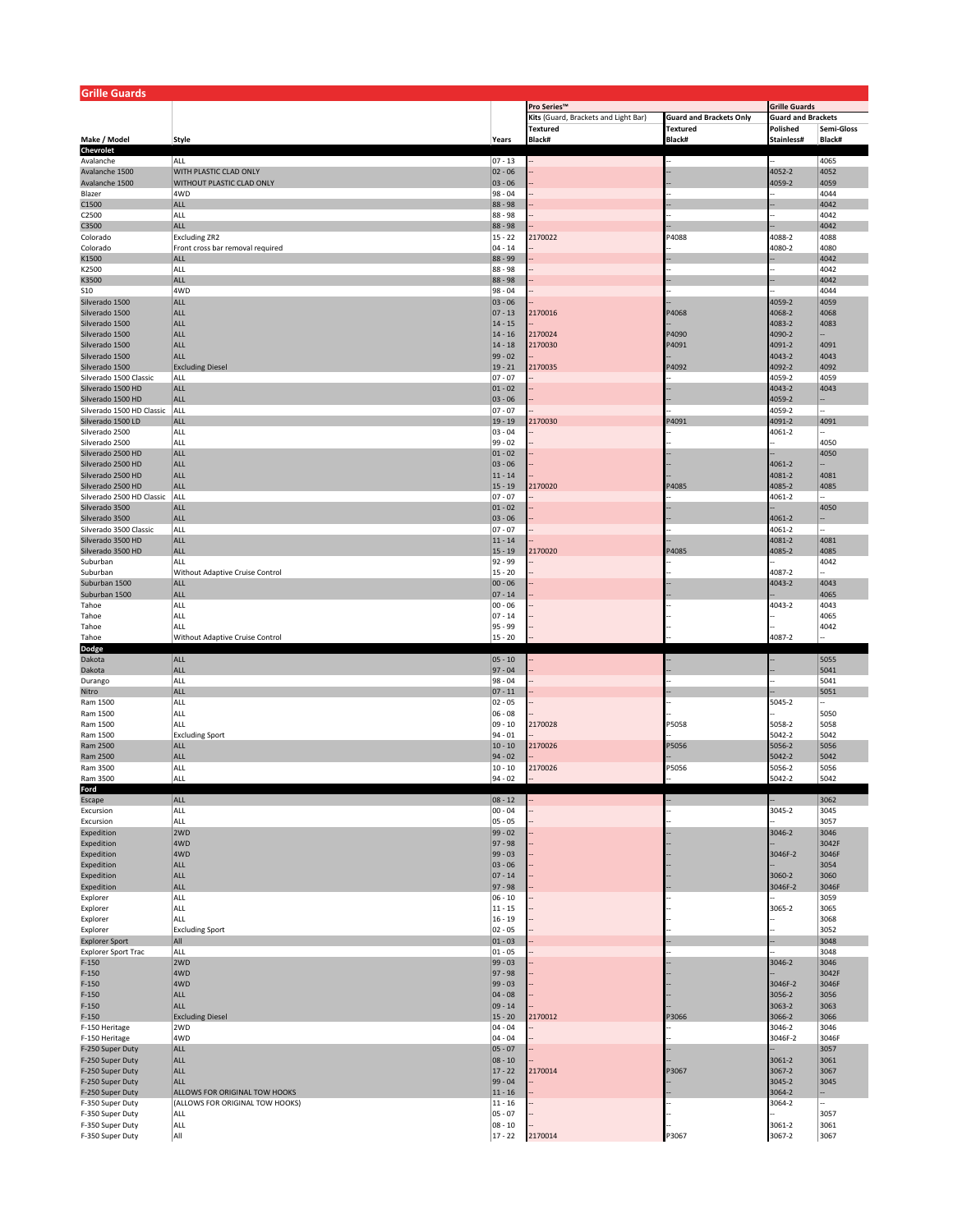| F-350 Super Duty                        | ALL                                                                                  | $99 - 04$                 |                    |                | 3045-2           | 3045         |
|-----------------------------------------|--------------------------------------------------------------------------------------|---------------------------|--------------------|----------------|------------------|--------------|
| F-450 Super Duty                        | (ALLOWS FOR ORIGINAL TOW HOOKS)                                                      | $11 - 16$                 |                    |                | 3064-2           |              |
| F-450 Super Duty                        | <b>ALL</b>                                                                           | $ 08 - 10$                |                    |                | 3061-2           | 3061         |
| F-450 Super Duty                        | All                                                                                  | $17 - 22$                 | 2170014            | P3067          | 3067-2           | 3067         |
| F-550 Super Duty                        | (ALLOWS FOR ORIGINAL TOW HOOKS)                                                      | $11 - 16$                 |                    |                | 3064-2           |              |
| F-550 Super Duty                        | ALL                                                                                  | $ 08 - 10$<br>$17 - 22$   |                    |                | 3061-2           | 3061         |
| F-550 Super Duty                        | ALL<br>All                                                                           | $19 - 22$                 | 2170014<br>2170037 | P3067<br>P3069 | 3067-2           | 3067<br>3069 |
| Ranger<br>Ranger                        | ALL                                                                                  | $98 - 00$                 |                    |                |                  | 3044         |
| Ranger                                  | <b>EDGE</b>                                                                          | $ 01 - 11 $               |                    |                |                  | 3053         |
| Ranger                                  | <b>XLT</b>                                                                           | $11 - 11$                 |                    |                |                  | 3053         |
| GMC                                     |                                                                                      |                           |                    |                |                  |              |
| C1500                                   | ALL                                                                                  | 88 - 98                   |                    |                |                  | 4042         |
| C2500                                   | <b>ALL</b>                                                                           | 88 - 98                   |                    |                |                  | 4042         |
| C3500                                   | ALL                                                                                  | 88 - 98                   |                    |                |                  | 4042         |
| Canyon                                  | All                                                                                  | $15 - 20$                 | 2170022            | P4088          | 4088-2           | 4088         |
| Canyon                                  | Front cross bar removal required<br>ALL                                              | $ 04 - 14$<br>88 - 98     |                    |                | 4080-2           | 4080<br>4042 |
| K1500<br>K2500                          | ALL                                                                                  | 88 - 98                   |                    |                |                  | 4042         |
| K3500                                   | ALL                                                                                  | 88 - 98                   |                    |                |                  | 4042         |
| Sierra 1500                             | ALL                                                                                  | $03 - 06$                 |                    |                | 4062-2           |              |
| Sierra 1500                             | <b>ALL</b>                                                                           | $ 07 - 13$                |                    |                |                  | 4070         |
| Sierra 1500                             | ALL                                                                                  | $99 - 02$                 |                    |                | 4045-2           |              |
| Sierra 1500                             | Will not work with Active Shutters                                                   | $14 - 16$                 | 2170018            | P4084          | 4084-2           |              |
| Sierra 1500 Classic                     | ALL                                                                                  | $07 - 07$                 |                    |                | 4062-2           |              |
| Sierra 1500 HD                          | ALL                                                                                  | $01 - 02$                 |                    |                | 4045-2           |              |
| Sierra 1500 HD Classic                  | ALL                                                                                  | $07 - 07$                 |                    |                | 4062-2           |              |
| Sierra 2500 HD<br>Sierra 2500 HD        | ALL<br><b>ALL</b>                                                                    | $07 - 10$<br>$11 - 14$    |                    |                | 4071-2<br>4082-2 |              |
| Sierra 2500 HD                          | ALL                                                                                  | $15 - 19$                 |                    |                | 4086-2           |              |
| Sierra 3500 HD                          | ALL                                                                                  | $07 - 10$                 |                    |                | 4071-2           |              |
| Sierra 3500 HD                          | ALL                                                                                  | $11 - 14$                 |                    |                | 4082-2           |              |
| Sierra 3500 HD                          | ALL                                                                                  | $15 - 19$                 |                    |                | 4086-2           |              |
| Yukon                                   | ALL                                                                                  | $ 07 - 12 $               |                    |                | 4067-2           |              |
| Yukon                                   | ALL                                                                                  | $95 - 99$                 |                    |                |                  | 4042         |
| Yukon XL 1500                           | ALL                                                                                  | $07 - 14$                 |                    |                | 4067-2           |              |
| Honda                                   |                                                                                      |                           |                    |                |                  |              |
| Ridgeline                               | <b>ALL</b>                                                                           | $ 06 - 14 $               |                    |                |                  | 6055         |
| Ridgeline<br>Hummer                     | <b>ALL</b>                                                                           | $17 - 18$                 |                    |                | 6057-2           | 6057         |
| H2                                      | ALL                                                                                  | $ 03 - 09$                |                    |                | 4076-2           | 4076         |
| H <sub>3</sub>                          | ALL                                                                                  | $06 - 10$                 |                    |                | 4077-2           | 4078         |
| H3T                                     | ALL                                                                                  | $09 - 10$                 |                    |                | 4077-2           | 4078         |
| Jeep                                    |                                                                                      |                           |                    |                |                  |              |
| Cherokee                                | <b>EXCLUDING LIMITED</b>                                                             | $84 - 01$                 |                    |                |                  | 1043         |
| Commander                               | ALL                                                                                  | $06 - 10$                 |                    |                |                  | 1048         |
| Gladiator                               | <b>Excluding Mojave</b>                                                              | $20 - 21$                 | 2170032            | P1053          |                  | 1053         |
| <b>Grand Cherokee</b>                   | ALL                                                                                  | $05 - 10$                 |                    |                |                  | 1046         |
| <b>Grand Cherokee</b><br>Grand Cherokee | Excluding SRT, Summit, Trail Hawk, Track Hawk, and models with active cruise control | $11 - 20$<br>99 - 04      |                    |                |                  | 1052<br>1044 |
| Liberty                                 | With factory tow hook<br>ALL                                                         | $05 - 07$                 |                    |                |                  | 1047         |
| Liberty                                 | <b>EXCLUDING RENEGADE</b>                                                            | $02 - 04$                 |                    |                |                  | 1045         |
| Liberty                                 | Without headlight cage                                                               | $08 - 12$                 |                    |                |                  | 1051         |
|                                         |                                                                                      |                           | 2170031            | P1055          |                  |              |
|                                         |                                                                                      | $15 - 18$                 |                    |                |                  |              |
| Renegade<br>Wrangler                    | Excluding Trailhawk or tow hooks<br>IK                                               | $07 - 18$                 | 2170000            | P1050          |                  |              |
| Wrangler                                | JK, excluding Rubicon Hard Rock, without headlight cage                              | $ 07 - 18$                |                    |                |                  | 1050         |
| Wrangler                                | JL, Excluding diesel and hybrid                                                      | $18 - 21$                 | 2170032            | P1053          |                  | 1053         |
| Lincoln                                 |                                                                                      |                           |                    |                |                  |              |
| Mark LT                                 | ALL                                                                                  | $ 05 - 08$                |                    |                | 3056-2           | 3056         |
| Mazda                                   |                                                                                      |                           |                    |                |                  |              |
| Tribute                                 | ALL                                                                                  | $ 08 - 11$                |                    |                |                  | 3062         |
| <b>Nissan</b><br>Armada                 |                                                                                      | $05 - 15$                 |                    |                |                  | 9046         |
| Frontier                                | <b>Excluding XE</b><br><b>ALL</b>                                                    | $01 - 04$                 |                    |                |                  | 9044         |
| Frontier                                | <b>ALL</b>                                                                           | 98 - 00                   |                    |                |                  | 9043         |
| Frontier                                | Excluding Desert Runner, Nismo, PRO-4X, and SV                                       | $ 05 - 20$                |                    |                |                  | 9047         |
| Pathfinder                              | ALL                                                                                  | $05 - 07$                 |                    |                |                  | 9047         |
| Pathfinder                              | ALL                                                                                  | $08 - 12$                 |                    |                | 9049-2           |              |
| Titan                                   | <b>Excluding XE</b>                                                                  | $04 - 15$                 |                    |                |                  | 9046         |
| Titan XD                                | ALL                                                                                  | $16 - 21$<br>$ 00 - 01 $  | 2170029            | P9052          | 9052-2           | 9052<br>9043 |
| Xterra<br>Xterra                        | ALL<br>ALL                                                                           | $05 - 15$                 |                    |                |                  | 9048         |
| Ram                                     |                                                                                      |                           |                    |                |                  |              |
| 1500                                    | <b>Excluding Rebel</b>                                                               | $11 - 18$                 | 2170028            | °5058          | 5058-2           | 5058         |
| 1500                                    | Excluding Rebel or diesel                                                            | $19 - 22$                 |                    |                |                  | 5060         |
| 1500 Classic                            | <b>Excluding Warlock</b>                                                             | $19 - 22$                 | 2170028            | P5058          | 5058-2           | 5058         |
| 2500                                    | All                                                                                  | $11 - 18$                 | 2170026            | P5056          | 5056-2           | 5056         |
| 3500                                    | All                                                                                  | $11 - 18$                 | 2170026            | P5056          | 5056-2           | 5056         |
| Dakota                                  | ALL                                                                                  | $11 - 11$                 |                    |                |                  | 5055         |
| <b>Toyota</b>                           |                                                                                      |                           |                    |                |                  |              |
| 4Runner<br>4Runner                      | ALL<br>ALL                                                                           | $ 03 - 09$<br>$10 - 13$   |                    |                | 2058-2<br>2066-2 | 2058<br>2066 |
| 4Runner                                 | ALL                                                                                  | $96 - 98$                 |                    |                |                  | 2042         |
| 4Runner                                 | ALL                                                                                  | $99 - 02$                 |                    |                | 2044-2           | 2044         |
| 4Runner                                 | <b>Excluding Limited</b>                                                             | $14 - 18$                 | 2170034            | P2066          | 2066-2           | 2066         |
| FJ Cruiser                              | ALL                                                                                  | $07 - 14$                 |                    |                |                  | 2059         |
| Highlander                              | <b>Excluding Hybrid</b>                                                              | $11 - 13$                 |                    |                |                  | 2064         |
| Land Cruiser                            | ALL                                                                                  | $98 - 03$                 |                    |                |                  | 2043         |
| RAV4                                    | ALL                                                                                  | $ 06 - 17 $               |                    |                |                  | 2065         |
| Sequoia                                 | ALL                                                                                  | $08 - 20$                 | 2170004            | P2067          | 2067-2           |              |
| Sequoia                                 | ALL                                                                                  | $ 08 - 21$                |                    |                | 2069-2           | 2069         |
| Tacoma<br>Tacoma                        | ALL<br>ALL                                                                           | $ 01 - 04$<br>$05 - 15$   | 2170001            | P2054          | 2049-2<br>2054-2 | 2049<br>2054 |
| Tacoma                                  | ALL                                                                                  | $16 - 22$                 | 2170006            | P2068          | 2068-2           | 2068         |
| Tacoma                                  | ALL                                                                                  | $98 - 00$                 |                    |                |                  | 2042         |
| Tundra                                  | ALL                                                                                  | $07 - 13$                 |                    | P2062          |                  |              |
| Tundra<br>Tundra                        | ALL<br>ALL                                                                           | $ 07 - 20$<br>$ 07 - 21 $ | 2170004            | P2067          | 2067-2<br>2069-2 | 2069         |